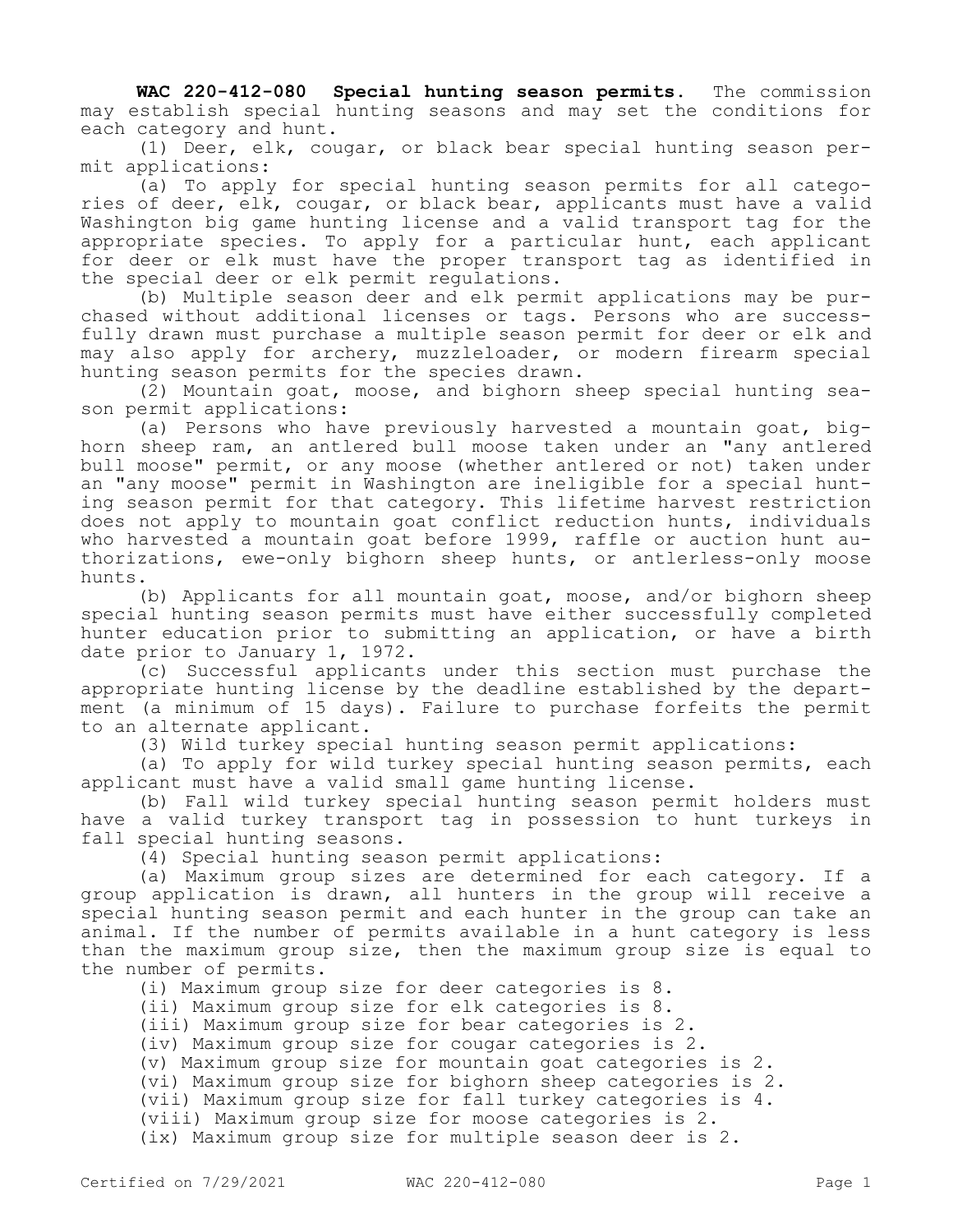(x) Maximum group size for multiple season elk is 2.

(b) An applicant may purchase only one application for a special hunting season permit for each category.

(c) Permit applications will allow four choices for all categories except the quality category for deer and elk will allow two choices.

(d) Permits will be drawn by computer selection using a weighted point selection system.

(i) Applicants will receive one point for each application category purchased.

(ii) Once drawn for a permit, the applicant's points will be reduced to zero in that category. Applicants who are drawn for a damage hunt administered by a WDFW designated hunt coordinator and not given a chance to participate shall get their points restored. Those that decline to participate for any reason are not eligible for point restoration.

(iii) An applicant's accumulated point totals, immediately prior to sales of the 2010 permit applications, will be replicated across all categories for that species. The point replication will only occur in 2010, during the transition from single species categories to multiple categories of the same species. Applicants for any new category added in the future will begin with the point awarded at the time of the initial application purchase.

(iv) Applicants for the "any antlered bull moose" category (established in 2018) will be credited with any points previously accumulated under the "any moose" category.

(e) Incomplete, ineligible, or inaccurate applications will not be accepted or entered into the drawing.

(f) Permits will be voided if the applicant is found to be ineligible or to have provided an application based on inaccurate information.

(g) The purchase of an application will result in one accrued point for the category purchased.

(h) If for any reason a successful applicant chooses not to participate in the hunt, they are eligible for point restoration. The successful applicant seeking point restoration must return the special hunting season permit to the department of fish and wildlife Olympia headquarters two weeks before the opening day of the special hunting season so it can be reissued. The applicant's points will be restored to the level prior to the permit drawing.

(i) Anyone may apply for a special hunting season permit for deer, elk, bear, cougar, and wild turkey.

(5) In addition to requirements for special hunting season permit applications, following are application requirements for:

(a) Special hunting seasons for persons of disability: Only applicants with a Washington disabled hunter permit are eligible to apply for any special hunting season permits for persons of disability.

(b) Special hunting seasons for youth: Only persons who are eligible to lawfully purchase a youth special hunt application are eligible to apply for special hunting season permits for youth.

(c) Special hunting seasons for hunters age 65 and older: Only applicants sixty-five years of age or older on or before March 31 of the current license year will be eligible to apply for special hunting season permits for hunters age 65 and older.

(d) Special hunting seasons for master hunter program graduates: Only persons who hold a valid certificate from the Washington depart